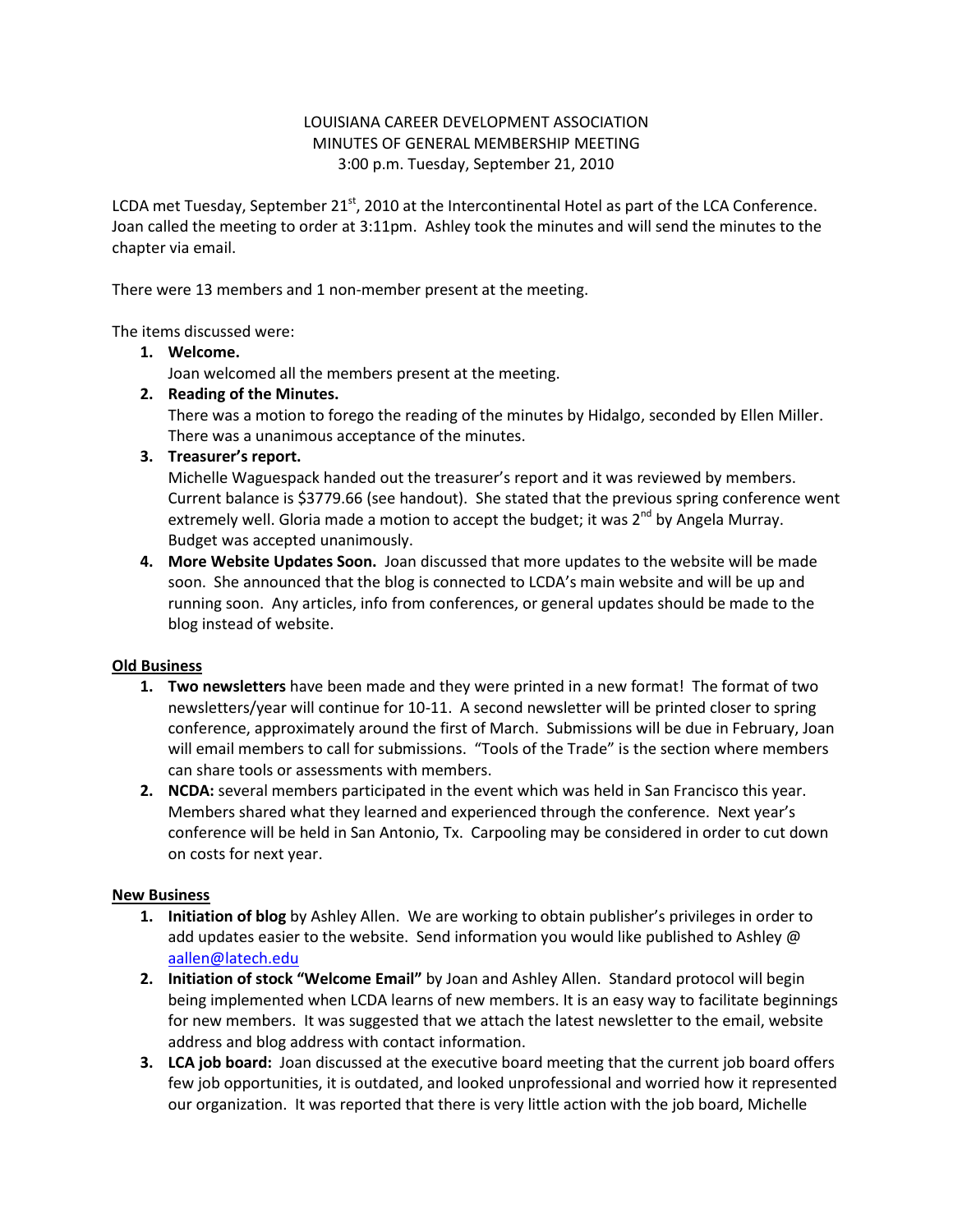followed up on the 5 postings listed and realized that companies were upset that the postings were still up when they were no longer hiring. Exec is currently exploring having LCDA repurpose the website into a resource page that will offer links to other helpful career sites. Ex: resume building, interview skills, exploring the psychological side of the job search etc … This will require help from members to create the resources; it will replace the job bank on the LCA homepage. Members should send information to add to the website to Joan. It was requested that on the website we add "Courtesy of LCDA" so that members understand who is supporting the site.

**4. Building Membership:** We generally have 75 members (more or less), but overall the membership is pretty low compared to other LCA divisions. Strategies have been made to expand the membership including …

• Ron Cathey suggested we open membership to non-counselors. NCDA did this  $\approx$ 8 years ago and now a majority of their members are non-counselors who do career work. The board is entertaining the idea and is researching the pros and cons related to this switch. Career Development Facilitator is an area to consider. Ron will research to see what other states do with this sort of membership.

 A CDF doesn't necessarily have counseling degrees or master's degrees; they are filling a gap in schools and other work force areas; numerous people hold this title and could be an area to consider for recruiting. It takes 120 hours of training to obtain a certificate in training (they are not counselors though).

 $\rightarrow$  Questions asked during discussion:

- Can people join LCDA without joining LCA? Affiliate members can join the CDA division without joining parent organization in other states. Ron will research how other states handle this.
- Will allowing other non-counselors into LCDA water down our professional image even more?
- Could we join with LASCA since they have a mandate to create a 5 year plan starting in  $8<sup>th</sup>$  grade? The new focus is on career development from k-12<sup>th</sup> to emphasize career development in the classroom sooner. We have more of a reason for school counselor's to join LCDA b/c of the demand on them to include career development.

All of these ideas need to be reviewed and discussed. As Southern Trustee of NCDA, Ron will be researching how others handle these very issues.

 This discussion resulted in the **"Increasing Membership Task Force Committee".** They will keep the discussion going throughout the year. Dialogue, research, explore information and then update members next year.

*Members of Committee Include:* Ron Cathey, Lorette, Ellen, Crystal, Joan, Angela Murry, Michelle Waguespack, Latisha

**5. November = Career Month.** We cancelled the poster writing contest due to lack of interest. (This would be an additional reason to continue a connection with LASCA). We will still promote the month without having a contest. This year, the poetry/poster contest will subside and we will focus on highlighting events that we do already to keep the awareness on career development month. More info will go on blog for people to share ideas of what they've done. We will build on this next year.